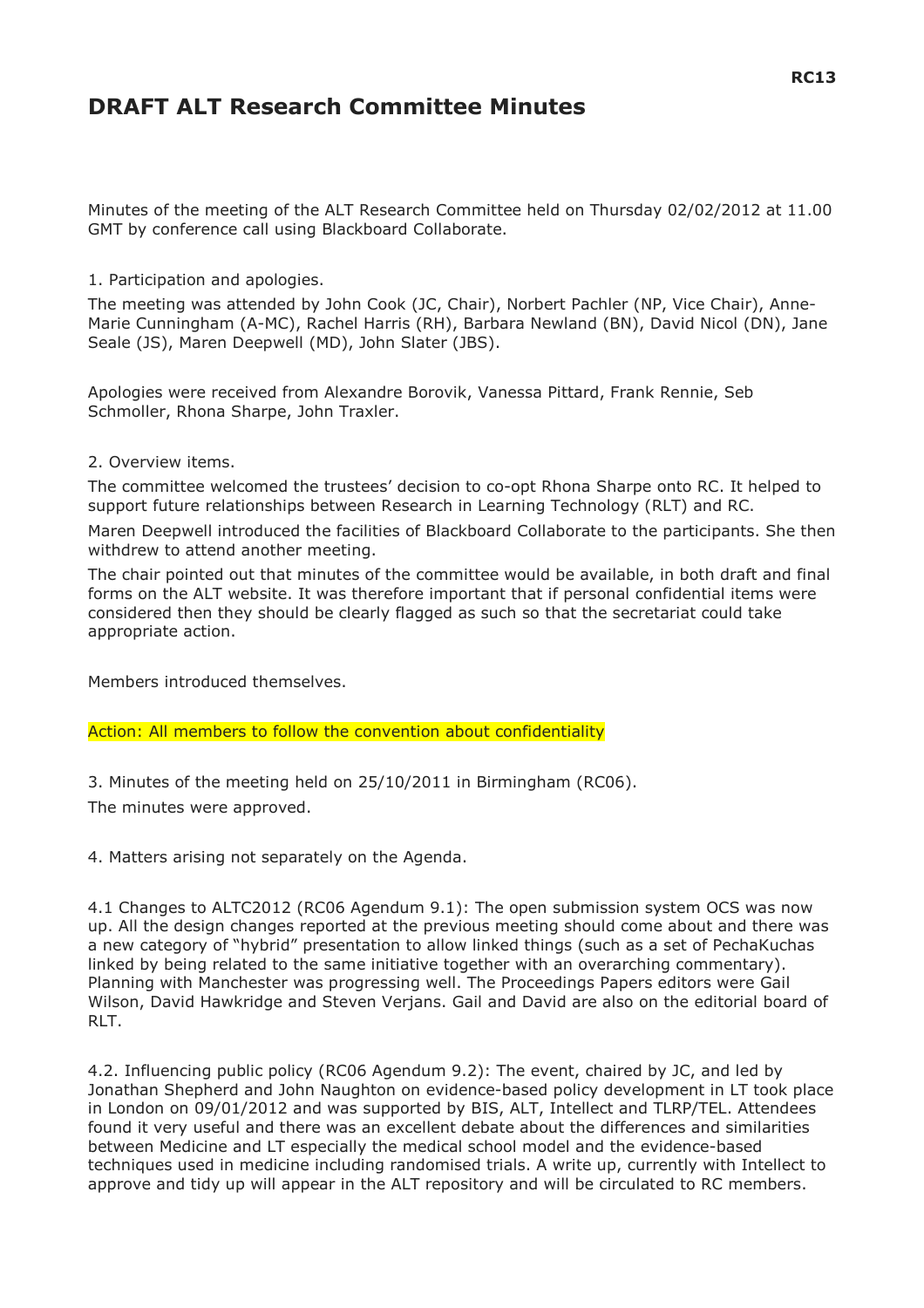One output from the debate was a checklist of things that researchers in LT should take into account to get their work more adopted. A draft of the checklist was given as RC07.

4.3 Webinars and other ALT events (RC06 Agendum 9.4): ALT was still on the look out for webinars about topics of interest to its members. The Diana Laurillard/Stephen Downes one on the  $22^{nd}$  Feb on "To what extent should learning design be supported computationally?" was attracting interest. Members of RC should consider running a webinar as a way of getting more involved with ALT. They should contact MD (maren.deepwell@alt.ac.uk) with proposals.

#### Action: Members to make webinar proposals to MD

4.4 The place of Computer Science in the National Curriculum (RC06 Agendum 14): Our work had led to a lot of follow up and involvement. The ALT document sent could be found in the repository at http://repository.alt.ac.uk/2200/. A serious problem remained that of having enough well qualified and prepared teachers.

5. Standardised rubric for ALT committees.

ALT had four different committees with four different approaches to defining what the committees are about. This was to be standardised. RC08 gave suggested revised Role, Remit and workings for RC in a way that is hopefully close to standard. They were built on RC's previous (2005) document.

RC endorsed the suggested document for forwarding to CX.

One new thing that will be required by CX of its committees is that they should have a plan. It need not be over detailed. It will need to be constructed between the CX meeting that approves the new rubrics and September 2012.

Action: JBS to take forward the document to CX as an Annex to the minutes and to start work on the plan

# 6. Impact.

The responses from the committee to the request for each member to write a brief position paper about what we mean by impact as it applies in the LT field (RC06 Agendum 5.4) had elicited the responses in RC09. However, the process would be taken forward by a meeting in London Metropolitan University on March 20<sup>th</sup> 2012 which JS would address and the issue would be revisited after this meeting. Details of the meeting are on the ALT website and this is the place to sign up.

There was brief discussion about whether remote participation would be possible/desirable and JBS agreed to raise that with the organisers.

Action: JBS to approach the organiser, members to sign up if they were interested. Impact to be an agendum at the next meeting.

# 7. CMALT and research.

The committee endorsed the idea of there being a specialised research specialist option within CMALT but there were reservations and little enthusiasm from the individuals present in being involved. ALT should now seek volunteers to get involved but these may have to be from outside the members of RC taking part in the meeting.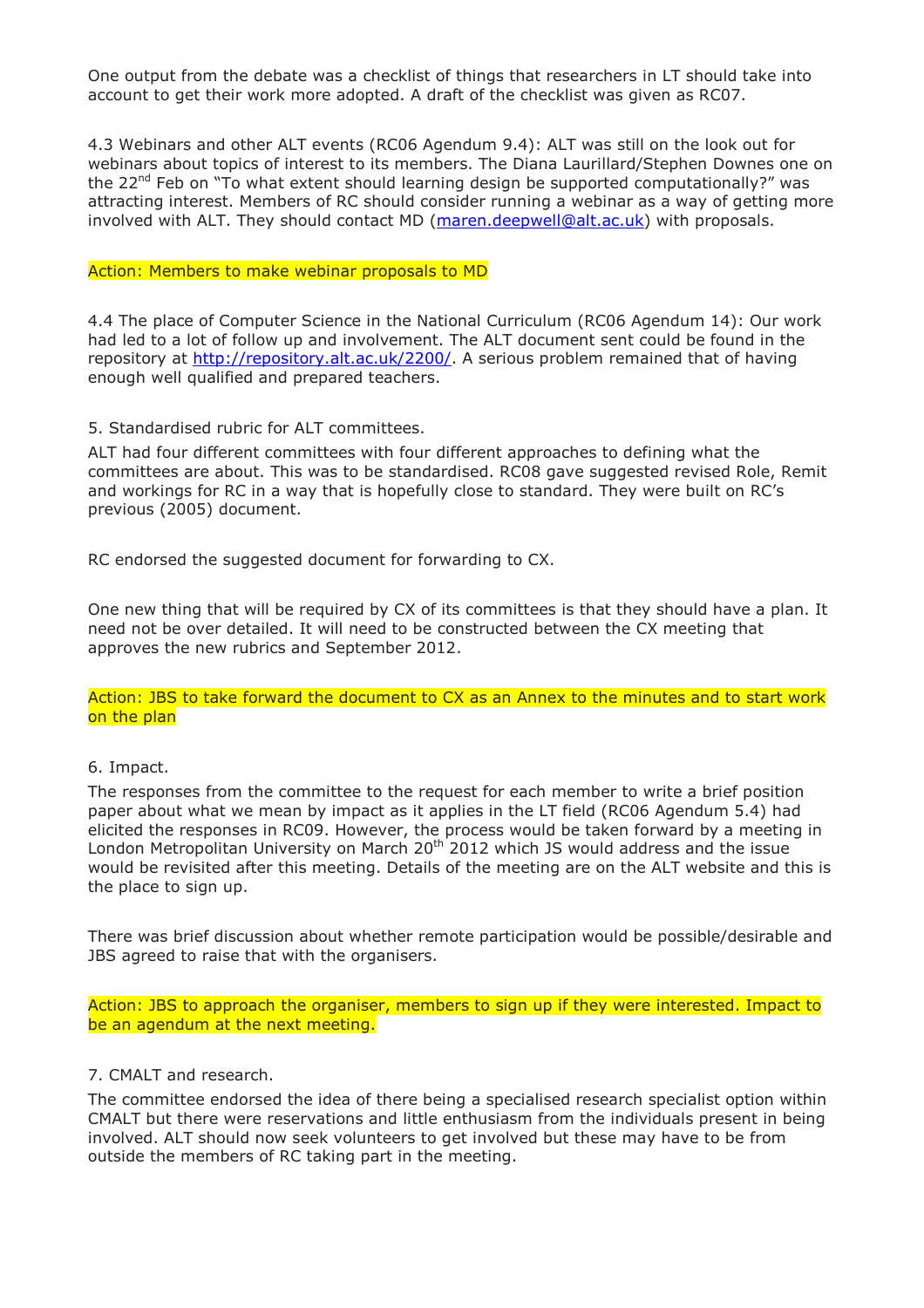8. Research in Learning Technology issues.

8.1 The new Journal had gone live last month. A report was given at RC10. There had been a successful switchover to Open Access and the decision had got much praise from the relevant communities.

8.2 Journal Overall RC role: The intention of the Central Executive Committee (CX), in endorsing the report from RC to the November meeting of CX, was that RC would have a support role for the journal, providing "volunteers" as needs arose but also taking a more proactive role in some areas. More formal cross membership has been arranged. RC had been tasked to "oversee" Journal Supplements in 2012 (see RC11).

In general discussion it was suggested that more detail as to how RC would accept this responsibility was now needed. In the academic community, responsibility should come with recognition, and the process needs defining that ensures that those involved in the oversight are properly acknowledged.

8.3 Journal Supplements: RLT was expanding in the area of Journal Supplements. RC06 Agendum 12 discussed how a particular one (output of Stellar Network of excellence) might work and there had been ongoing discussion and documentation. ALTC proceedings would also be journal supplements.

Unfortunately, JC would not be at the next CX so a meeting with the chair of PX was not possible then. However, the Journal Steering Group, which consists of relevant ALT staff, the Journal Editors, the chair of RC and the chair of the Publications Committee (PX) will be meeting in March and may have further comments.

Action: JC, MD and SS to look further into how the model might work along with the editors and the chair of PX

# 9. Ethics.

At the last meeting it had been agreed that JT and PC would work further on this issue and JT subsequently circulated a statement that could be the basis of further work (RC06 Agendum 13 and reproduced here).

"Whilst many of our members are university academics and thus often subject to institutional oversight of their research (though not their teaching!!!) we recognise that as a scholarly and professional body it is appropriate for us to formulate guidelines (or codes ... a distinction to be discussed) as support in our specialist, abstract and rapidly evolving domain where popular, as opposed to institutional, ideas about what constitutes harm (and oppressive practice, harassment, bullying, embarrassment, and inappropriate behaviour, interactions, humour, etc) are constantly changing and fragmenting."

At the same time the CDG had been working on ethics within CMALT and had produced a framework for a document given as RC12. This was still very much in its early stages and needed most section place holders filling in as well as some other changes. The committee endorsed that there could be a possible way forward through JT and PC working with Charles Juwah and Sarah Horrigan who owned the action for CDG, to refine this document so that it was fleshed out to something acceptable to all, combining the two approaches.